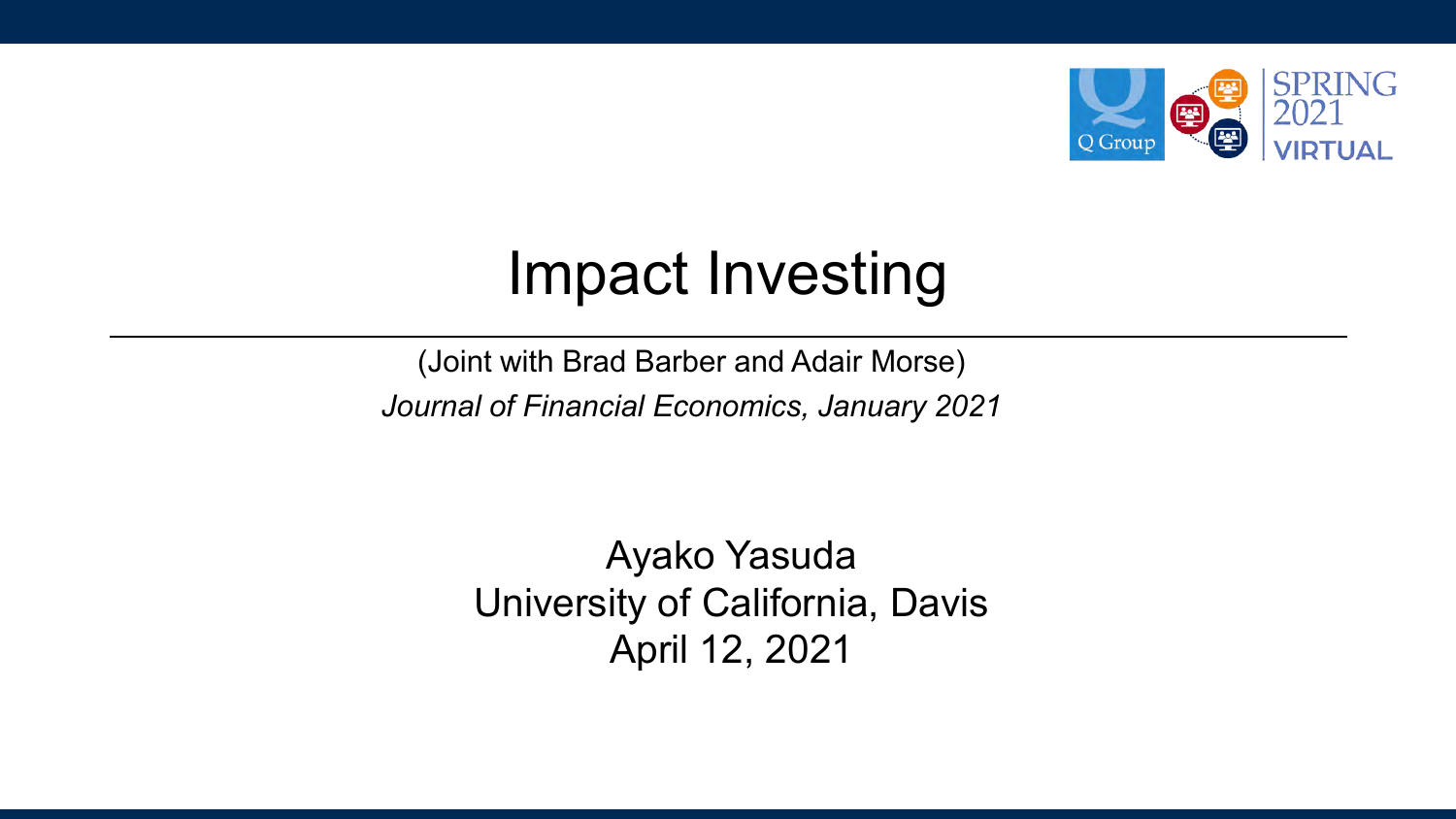## Our Question

Do private capital investors have utility functions that value impact generation as well as financial returns?

- Study: Impact Investments VC funds with **explicit dual objectives** to generate positive externalities + financial returns
- Document:
	- **1) Realized performanc**e of Traditional VC versus Impact VC
	- 2) Discrete choice model to infer **willingness to pay for impact**
	- **3) By which types of investors**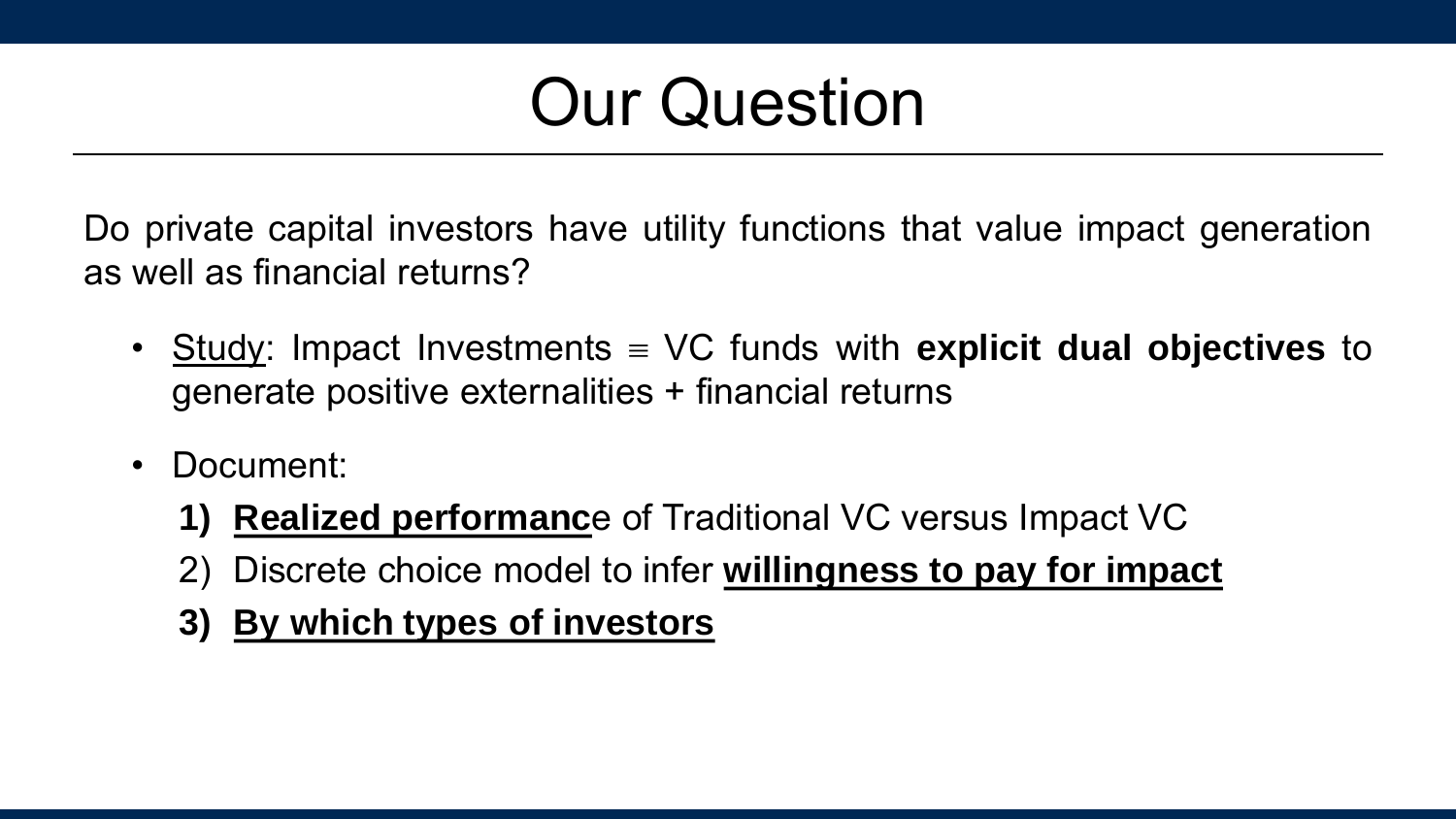## Impact Investing in PE/VC Space

#### Total AUM of Dedicated Impact PE/VC Funds

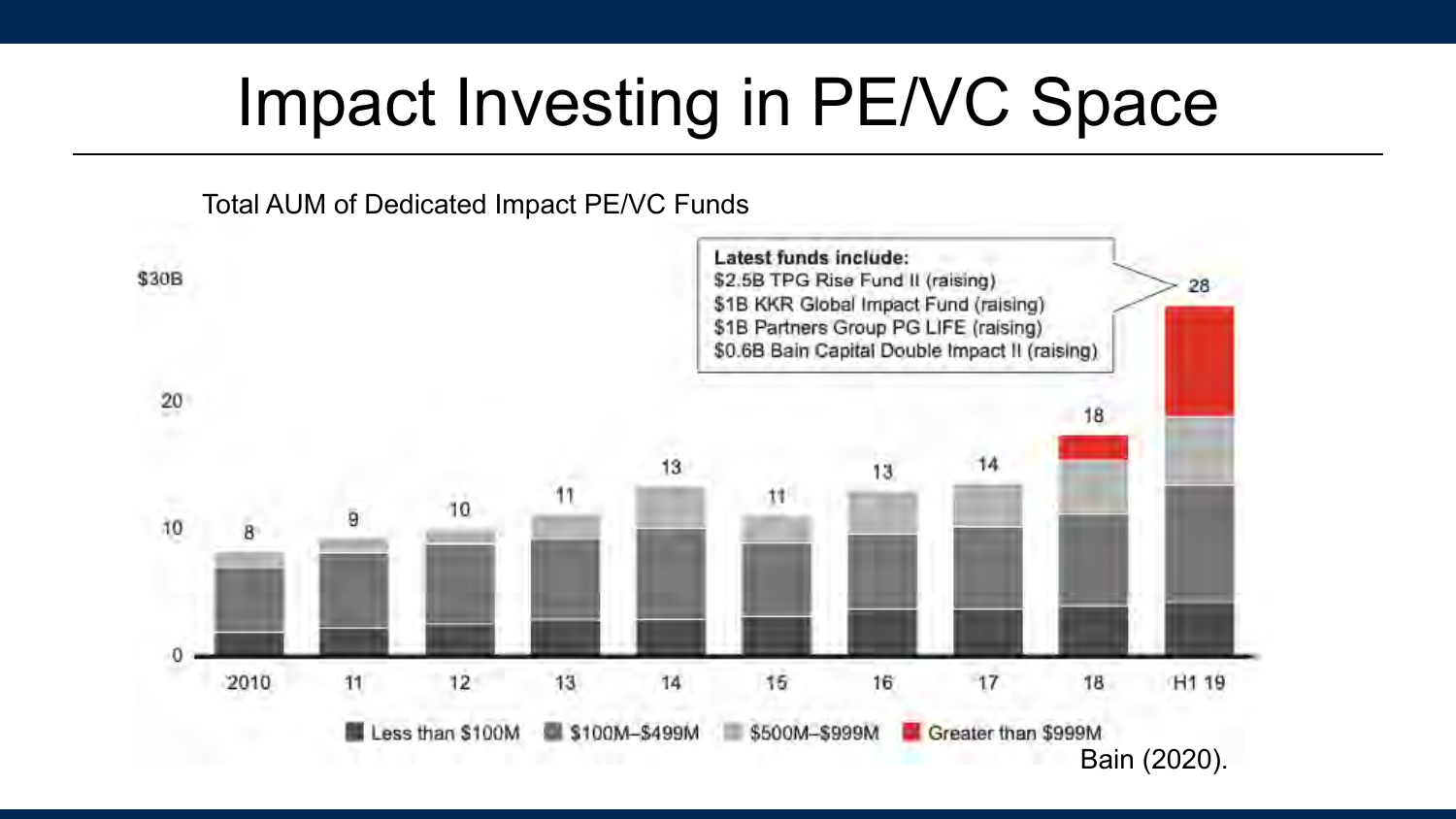### Impact Investors in Theory Models

- Pedersen Fitzgibbons Pomorski (forthcoming JFE): 3 investor types to derive ESG-efficiency frontier
	- **1. ESG-unaware**: maximizes LP wealth only (traditional PE)
	- **2. ESG-aware**, while having mean-variance preference
	- **3. Pro-ESG**, has ESG in utility function**.** GPs can rationally maximize shareholder welfare for such LPs.
- Pastor Stambaugh Taylor (forthcoming JFE)
	- **Pro-ESG investors**' willingness to forgo return in exchange for investing in green-tilted portfolio lower green firm's cost of capital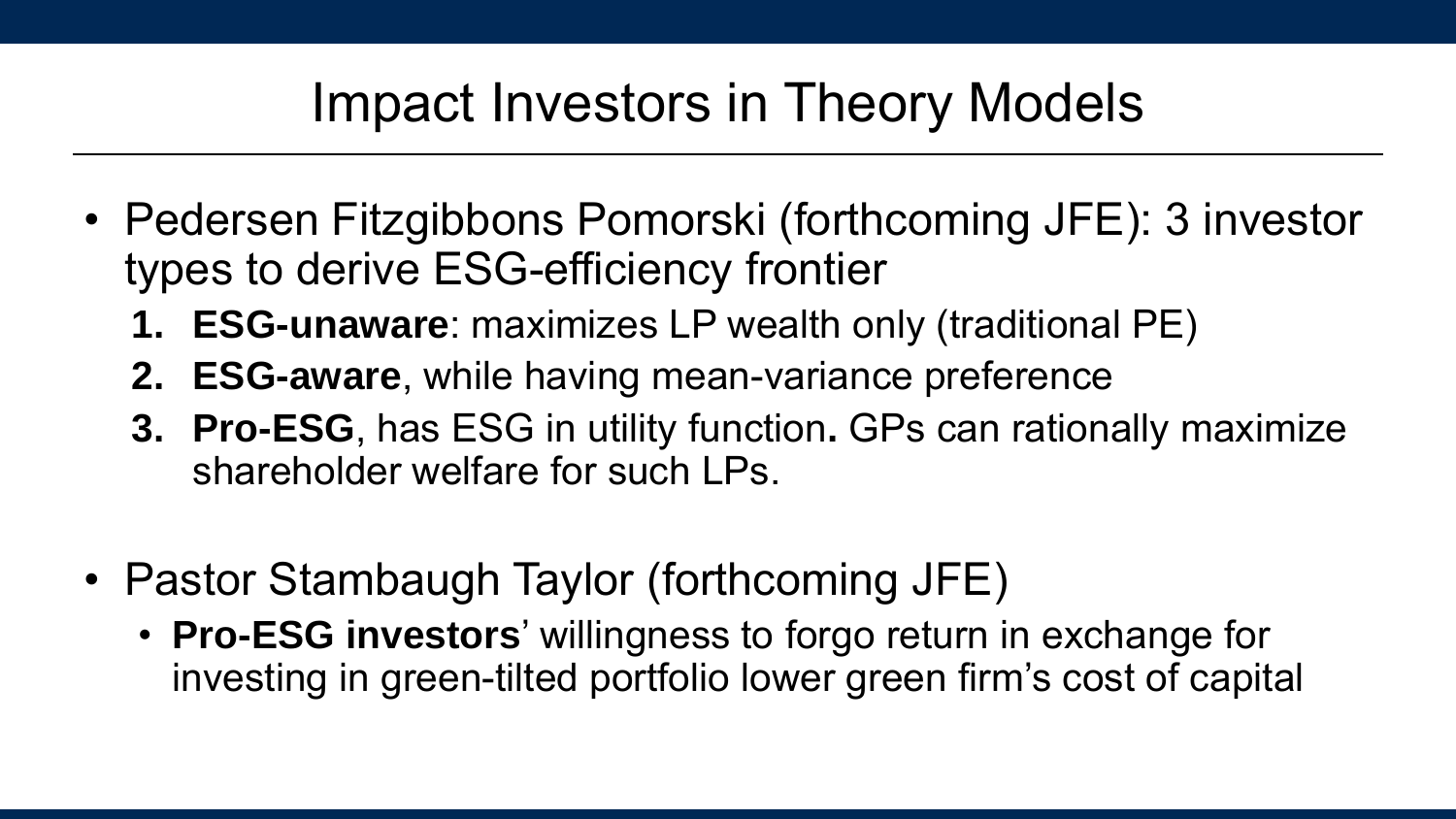# Materiality vs. Impact

### **Materiality-focused ESG**

Investment strategy that incorporates ESG factors that could impact a company's financial performance.

The focus is **sustainability of the company**.

Single objective (**ESG-aware**)

Material factors vary by industry. SASB (Sustainability Accounting Standards Board) Materiality Map

#### **Impact Investing**

Investments made with the **intention** to generate positive, measurable social and environmental impact alongside a financial return.

The focus is **sustainability of the broader society and the environment**.

Dual-objective (**Pro-ESG**)

Impact metrics vary by impact sector. GIIN (Global Impact Investing Network)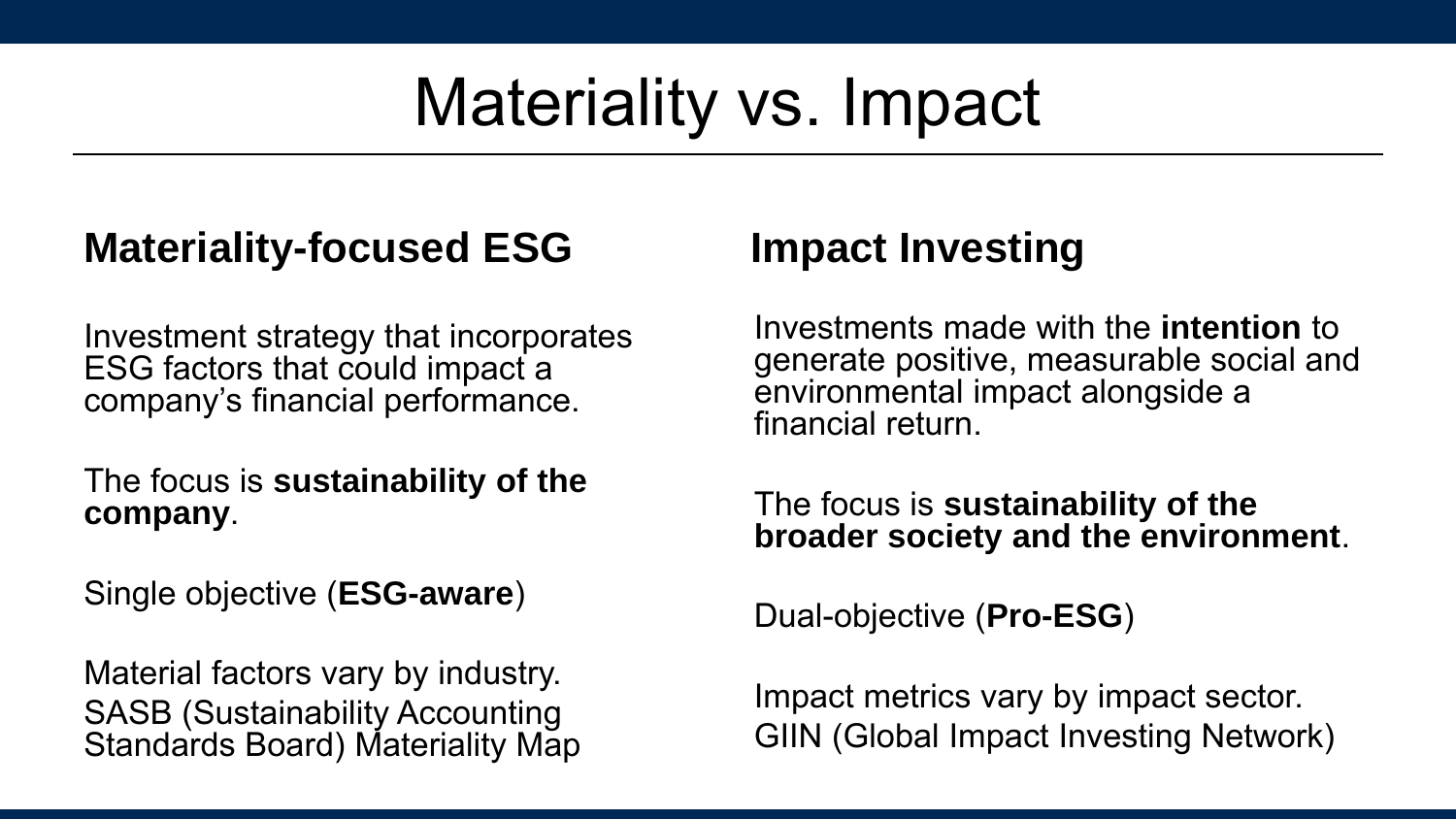### A Continuum



"Sustainable investment"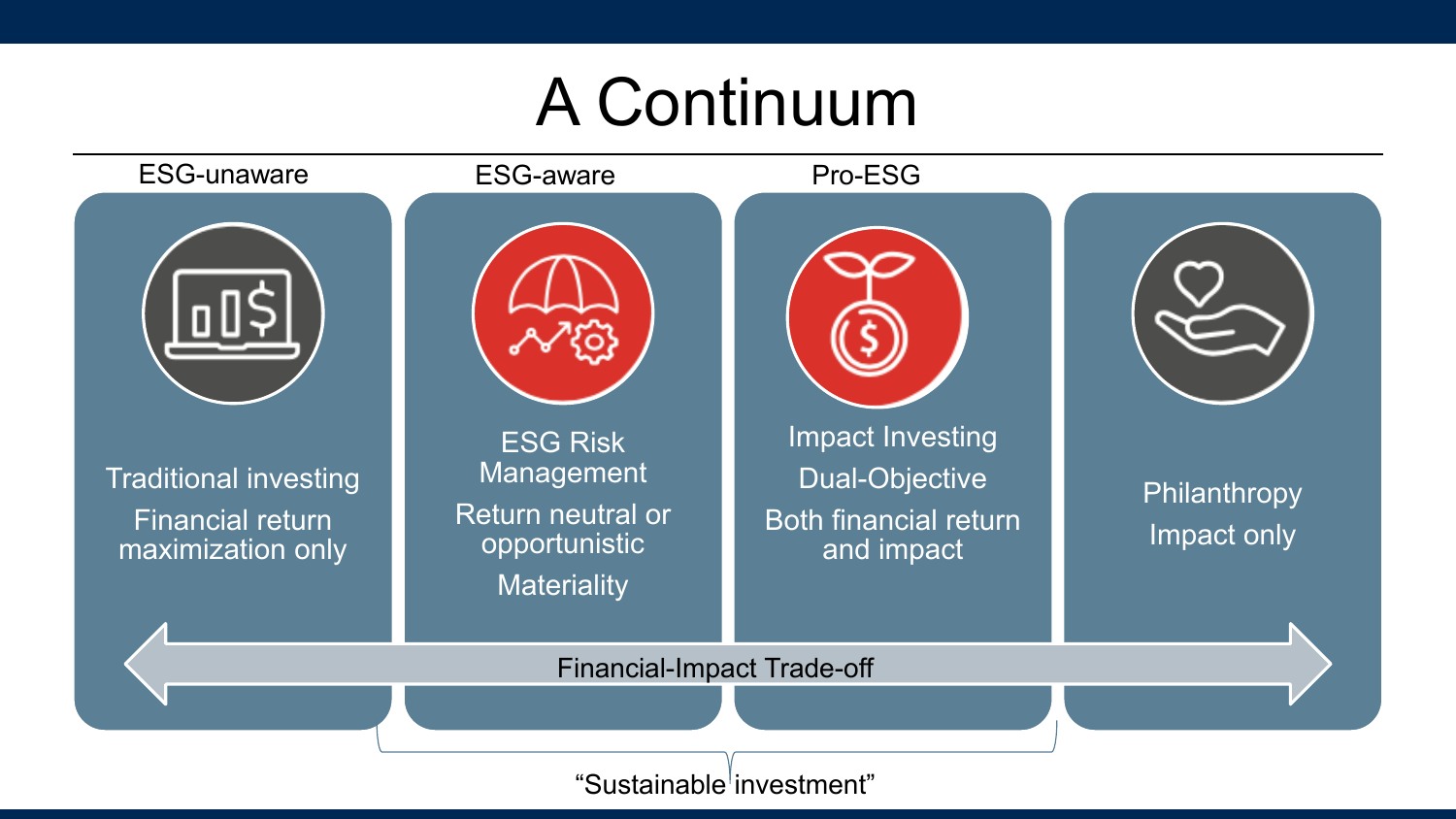### Do Pro-ESG Investors Behave as Predicted by Theory? Yes.

- 1. Practitioners promote "doing well by doing good" as the reason for doing ESG
	- This assumes investors are unwilling to sacrifice financial returns
	- U.S. pensions are bound by fiduciary duty that prohibits them from considering ESG factors if financial returns are sacrificed
- 2. Cynics dismiss impact investing as cosmetic greenwashing or re-branding

Our paper rebuts the cynic "re-branding" view of impact investing

- LPs accept 2.5-3.7% lower expected IRR ("willingness to pay") for impact funds compared to traditional VC funds.
- Development organizations, foundations, financial institutions, public pensions, Europeans, and UN PRI signatories have high willingness to pay (WTP).
- Investors bound by U.S.-style fiduciary duty have low WTP.

Impact investors value ESG outcomes & are willing to trade off financial returns U.S.-style fiduciary duty may constrain some pro-ESG investors' welfare maximization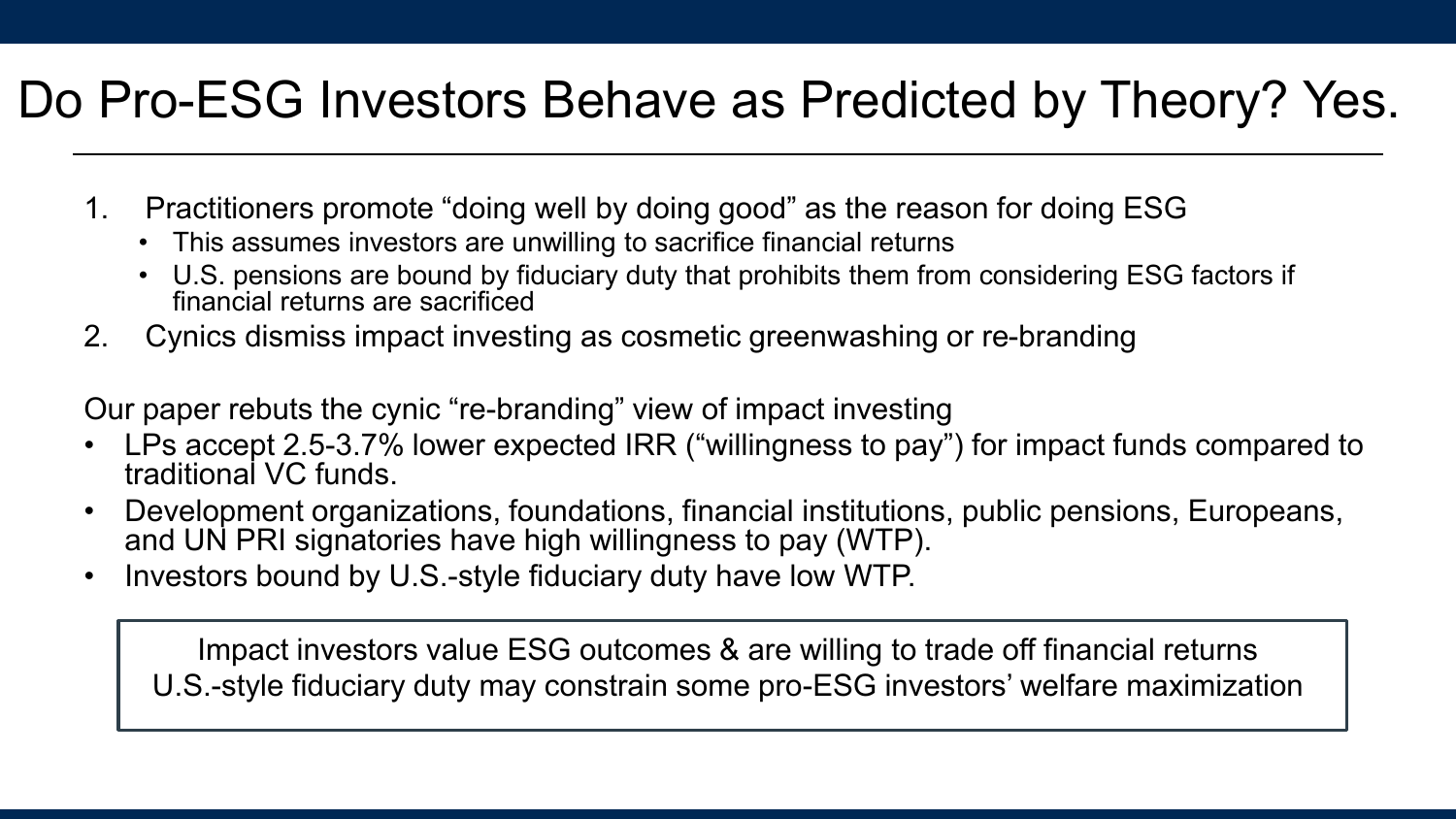### Data: Designating VC Funds as Impact or Traditional

- 1. Start with Preqin data of ~4700 VC & growth equity funds 1995-2014
- 2. Identify potential impact funds by taking union of 7 impact funds datasets:
	- Text-based article search,
	- ImpactBase
	- ImpactAssets: "Impact 50"
	- Cambridge Associates MRI manager list
	- Preqin Ethos
	- Preqin funds in poverty geographies 800+ funds (too many false positives)
- 3. Manually verify Impact Fund status (reading for dual agenda)
	- 159 Impact Funds
	- 823 Capital Commitments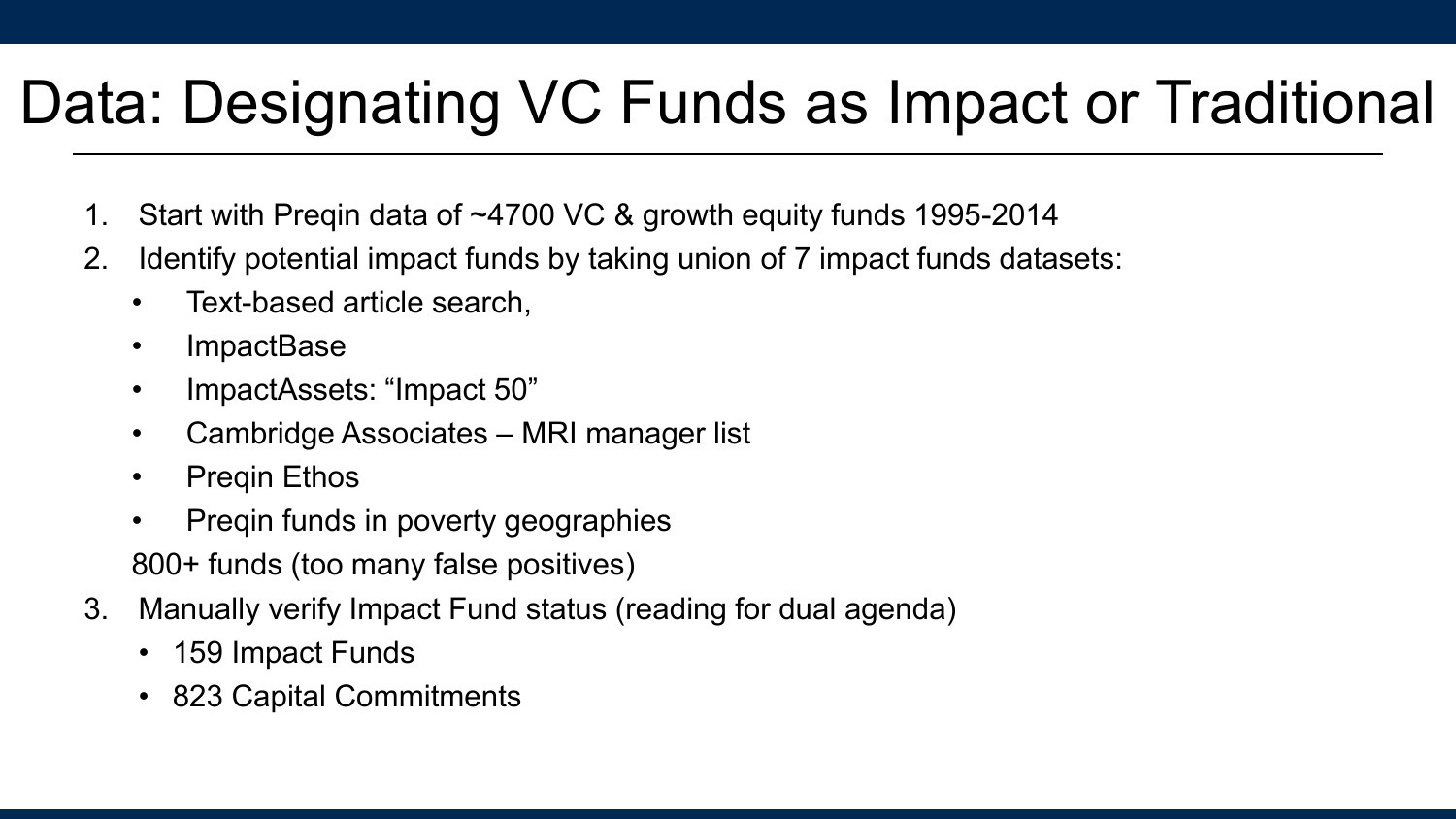### Fund Descriptive Statistics:

#### Preqin Data Covering 3,500 LP investors from 1995-2014

|                             | <b>Traditional VC Funds</b> |             |                    |       | <b>Impact Funds</b> |       |                          |       |
|-----------------------------|-----------------------------|-------------|--------------------|-------|---------------------|-------|--------------------------|-------|
|                             |                             |             |                    | Std.  |                     |       |                          | Std.  |
|                             | N                           |             | Mean Median        | Dev.  | N                   |       | Mean Median              | Dev.  |
| Vintage Year                |                             |             | 4500 2005.4 2006.0 | 5.26  |                     |       | <b>159</b> 2006.7 2008.0 | 4.44  |
| Fund Size (\$mil)           | 4000                        | 204.6       | 102.0              | 300.2 | 147                 | 129.6 | 83.0                     | 147.3 |
| Capital Commit (\$mil)      | 2717                        | 22.2        | 14.6               | 33.8  | 125                 | 27.1  | 15.0                     | 32.9  |
| IRR $(\% )$                 | 1207                        | <b>11.6</b> | 7.4                | 32.1  | 76                  | 3.7   | 6.35                     | 15.2  |
| VM - Value Multiple         | 1484                        | 1.51        | 1.22               | 1.94  | 91                  | 1.17  | 1.10                     | 0.56  |
| <b>Percentile Rank</b>      | 1528                        | 0.49        | 0.50               | 0.30  | 93                  | 0.34  | 0.28                     | 0.30  |
| <b>Fund Sequence Number</b> | 4500                        | 3.95        | 2.00               | 5.63  | 159                 | 3.88  | 2.00                     | 5.91  |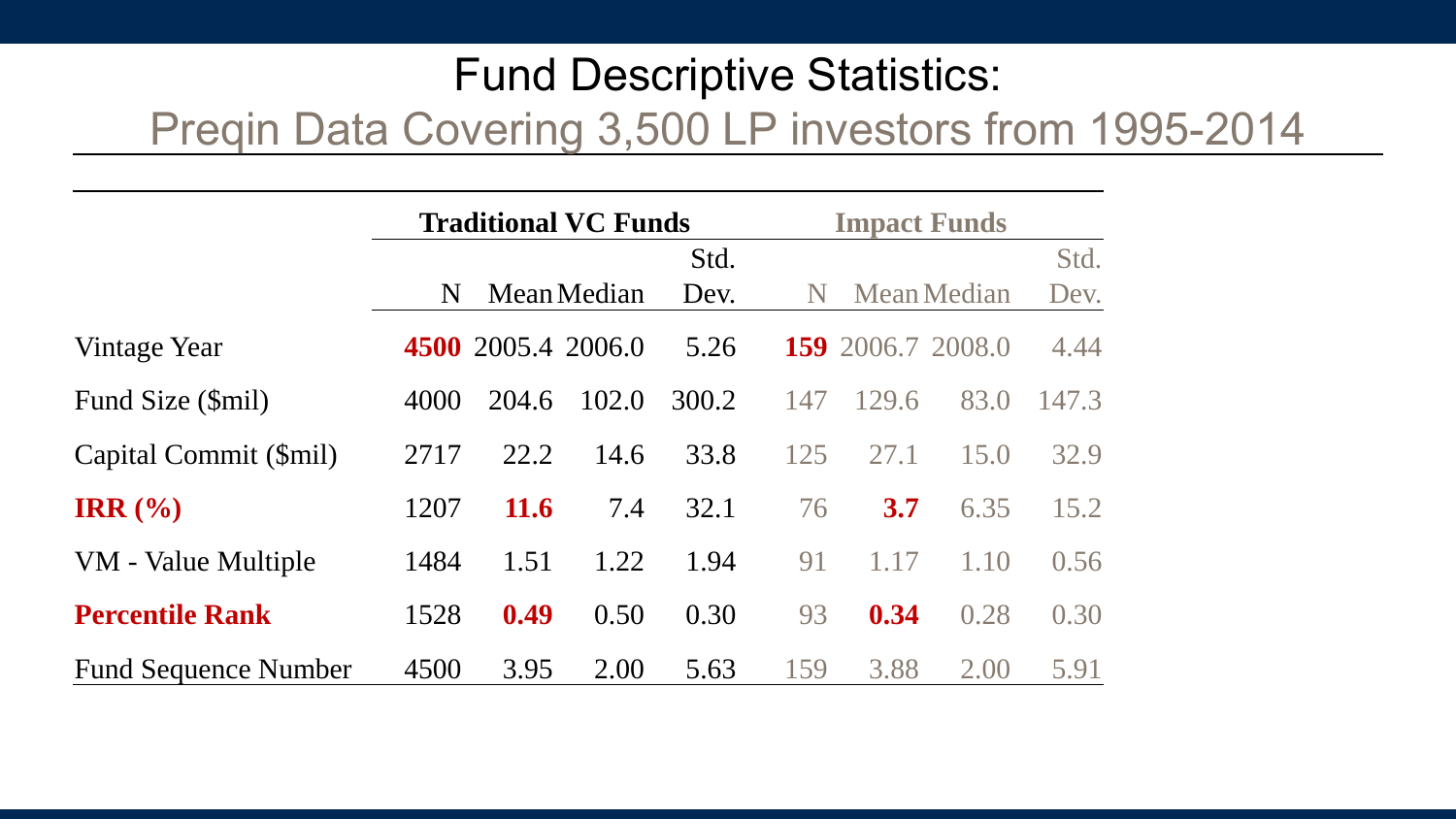### Impact Categories: % of Funds with Attribute (multiple entries allowed)

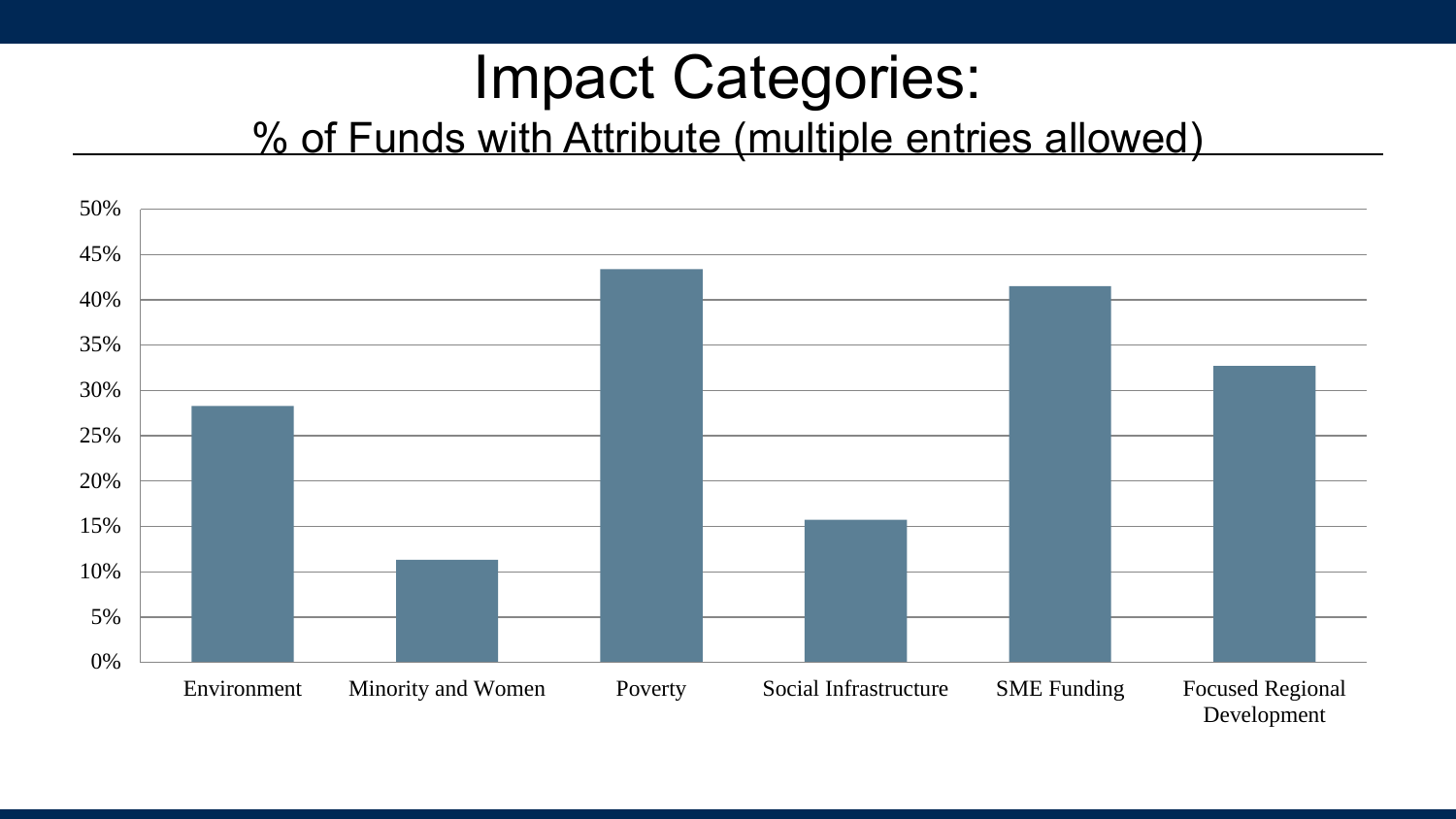### Number of Investors (Investments) by Limited Partner (LP) Investor Type

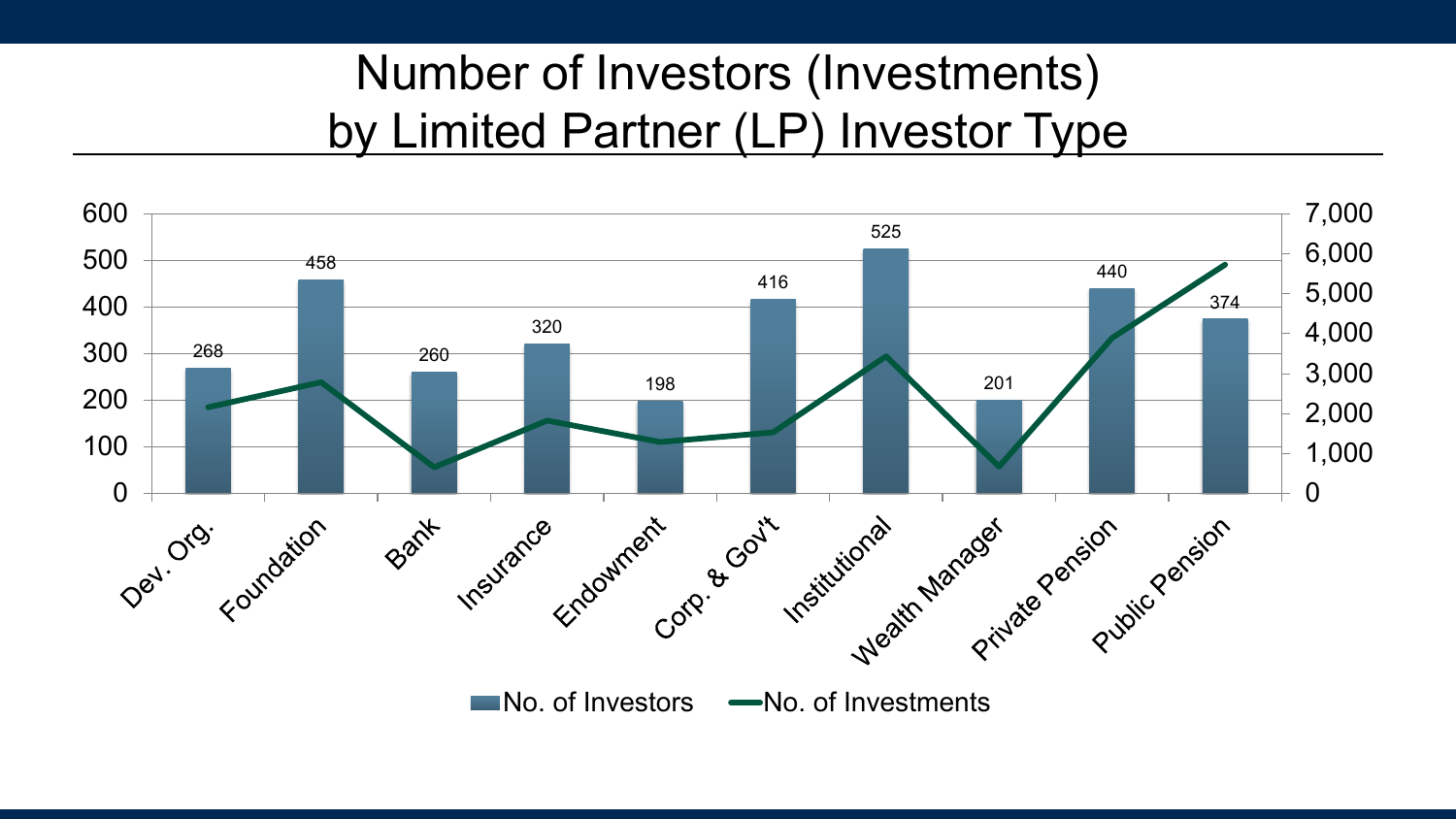### Impact vs. Traditional VC by Industry

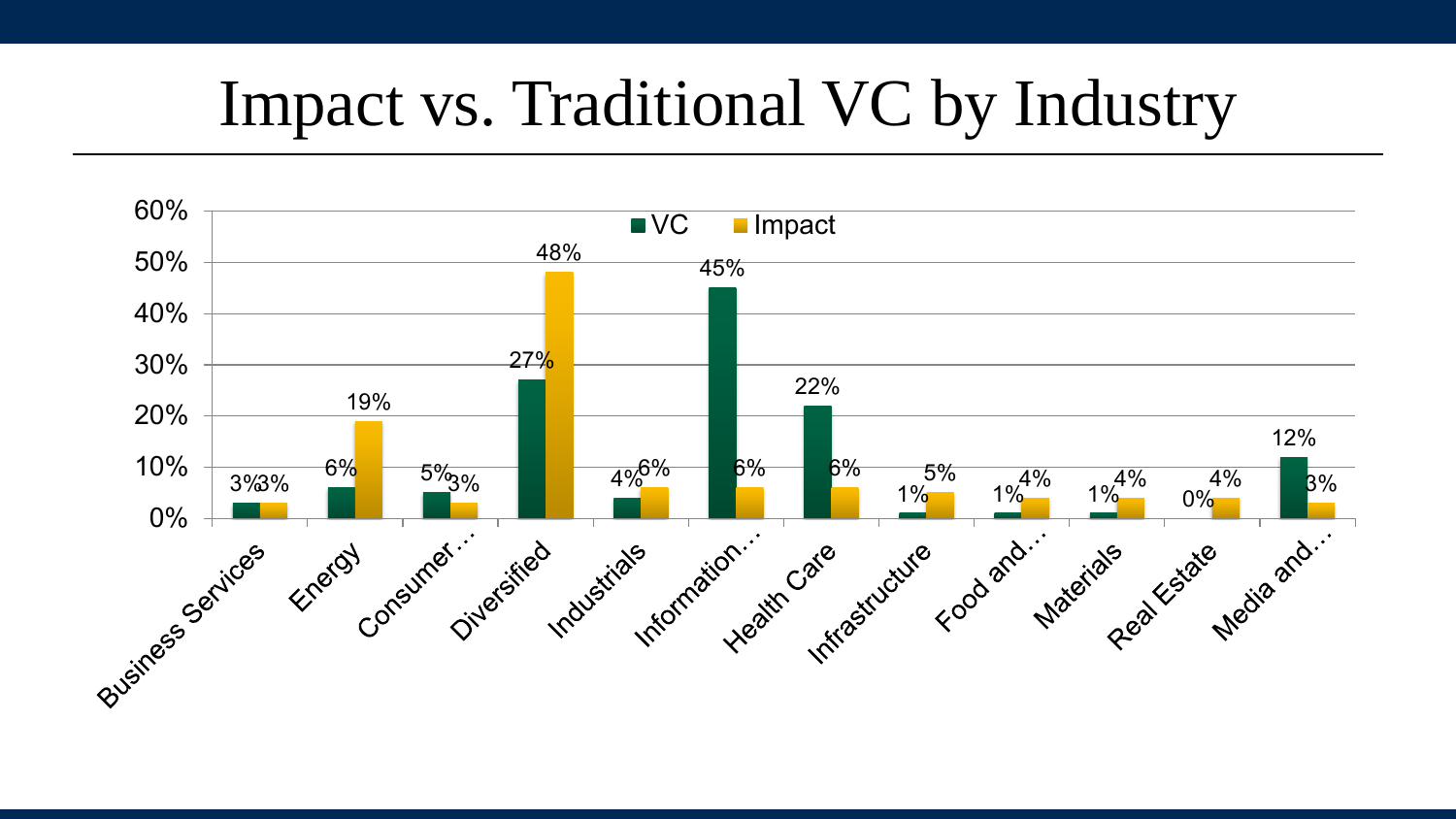## Impact vs. Traditional VC by Region

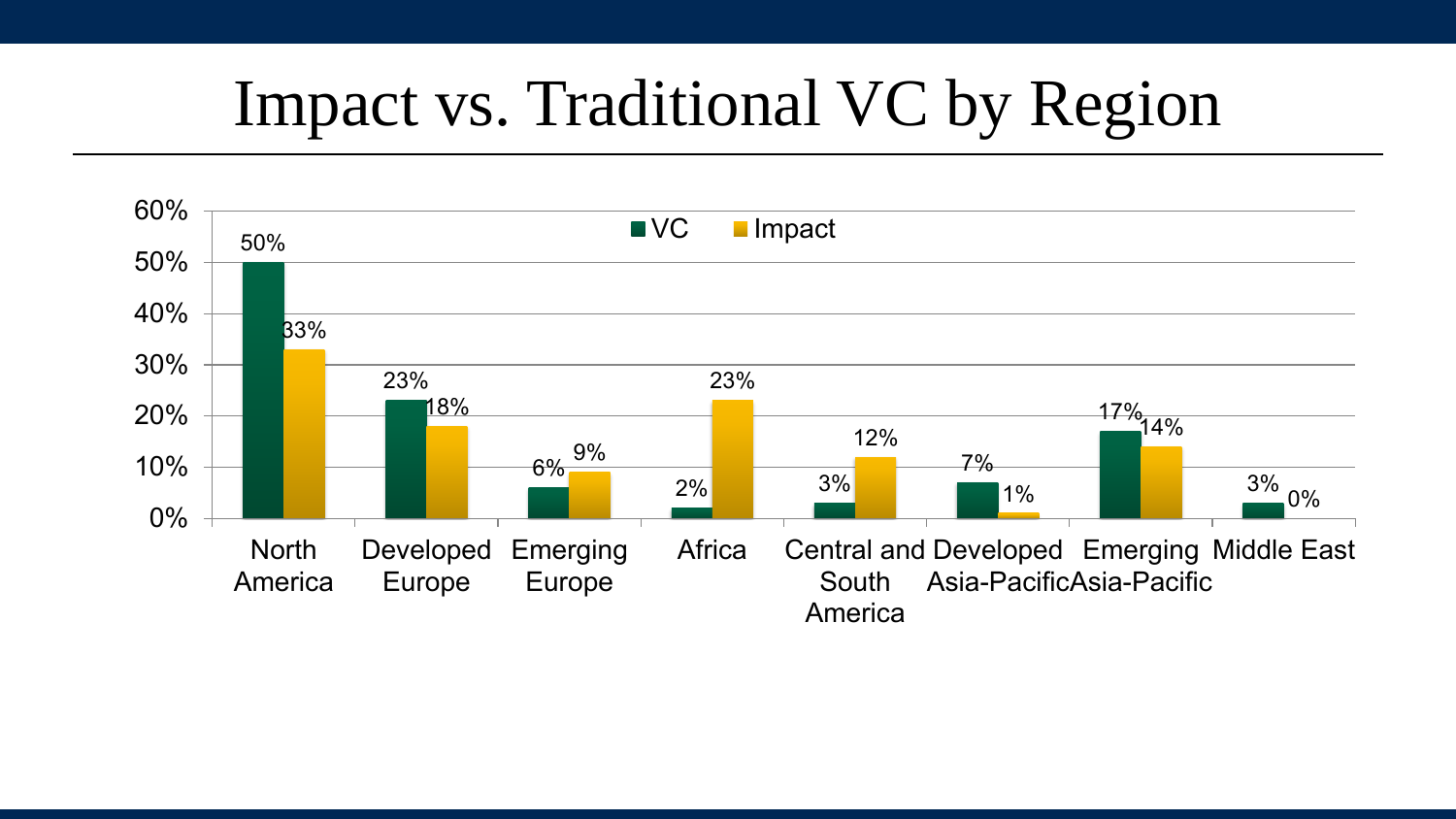### % of Investments with Home Bias by Investor (LP) Type

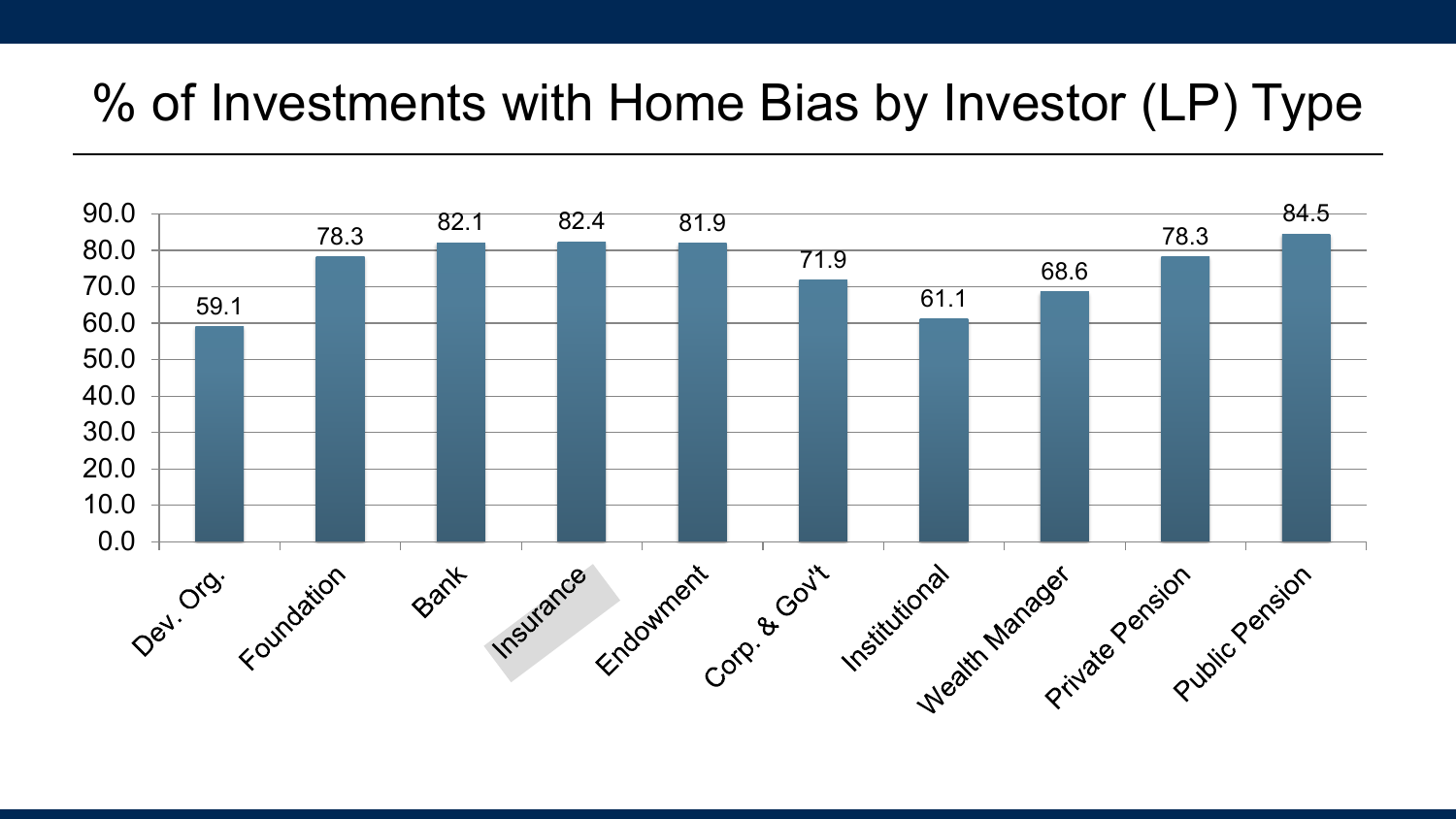### Realized Performance

$$
IRR_j = a + bIMP_j + XG + e_j
$$

Three performance measures (final or last reported):

- 1. Internal Rate of Return
- 2. Value Multiple
- 3. Percentile Rank in Cohort (Vintage Year/Region)

Three regression specifications:

- 1. Univariate with Impact Dummy
- 2. (1) + Vintage year fixed effects + fund covariates
- 3. (2) + Industry and Geography fixed effects

Robust standard errors, clustered by vintage year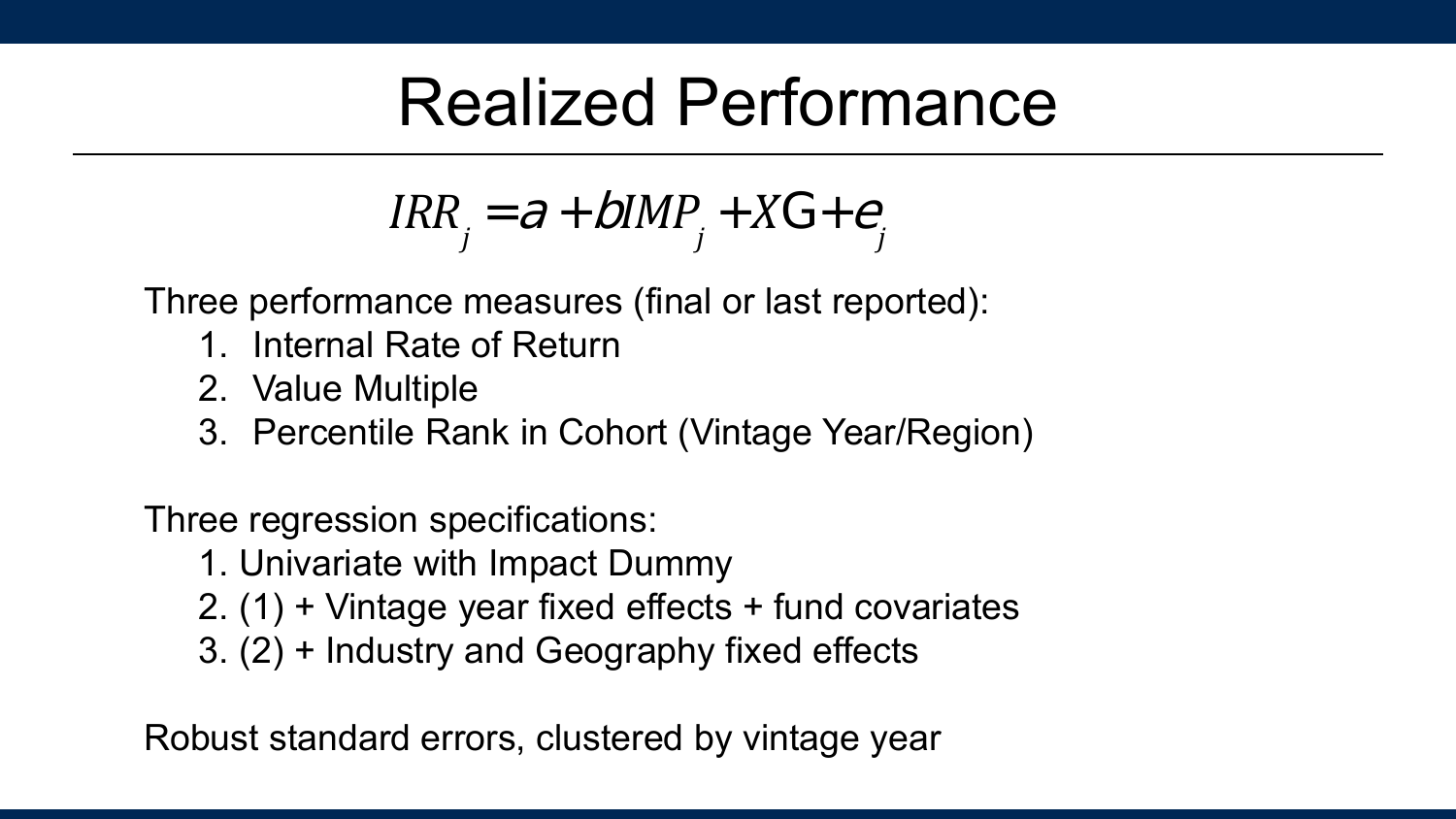### Realized Performance

|                        | (1)             | (2)             | (3)        | (4)                 | (5)            | (6)        | (7)               | (8)             | (9)        |
|------------------------|-----------------|-----------------|------------|---------------------|----------------|------------|-------------------|-----------------|------------|
|                        | <b>IRR</b>      | <b>IRR</b>      | <b>IRR</b> | VM                  | VM             | VM         | Rank              | Rank            | Rank       |
|                        |                 |                 |            |                     |                |            |                   |                 |            |
| Impact                 | $-7.89**$       | $-9.94***$      | $-4.73*$   | $-0.4***$           | $-0.46***$     |            | $-0.36**-0.15***$ | $-0.16***$      | $-0.08**$  |
|                        | [3.705]         | [2.638]         |            | $[2.616]$ $[0.124]$ | [0.129]        | [0.164]    | [0.032]           | [0.033]         | [0.036]    |
| N - Impact Funds       | 76              | 76              | 76         | 91                  | 91             | 91         | 93                | 93              | 93         |
| <b>Observations</b>    | 1,283           | 1,252           | 1,252      | 1,575               | 1,518          | 1,518      | 1,621             | 1,563           | 1,563      |
| R-squared              | 0.004           | 0.146           | 0.166      | 0.002               | 0.123          | 0.131      | 0.013             | 0.027           | 0.068      |
| Controls:              |                 |                 |            |                     |                |            |                   |                 |            |
| Vintage Year FE        | NO <sub>1</sub> | <b>YES</b>      | <b>YES</b> | N <sub>O</sub>      | <b>YES</b>     | <b>YES</b> | N <sub>O</sub>    | <b>YES</b>      | <b>YES</b> |
| Log(Fund Size)         | NO <sub>1</sub> | <b>YES</b>      | <b>YES</b> | N <sub>O</sub>      | <b>YES</b>     | <b>YES</b> | N <sub>O</sub>    | <b>YES</b>      | <b>YES</b> |
| Log(Sequence)          | NO <sub>1</sub> | <b>YES</b>      | <b>YES</b> | NO <sub>1</sub>     | <b>YES</b>     | <b>YES</b> | NO <sub>1</sub>   | <b>YES</b>      | <b>YES</b> |
| Fund Geo. FE           | NO <sub>1</sub> | <b>NO</b>       | <b>YES</b> | N <sub>O</sub>      | N <sub>O</sub> | <b>YES</b> | N <sub>O</sub>    | N <sub>O</sub>  | <b>YES</b> |
| <b>Fund IndustryFE</b> | NO <sub>1</sub> | NO <sub>1</sub> | <b>YES</b> | N <sub>O</sub>      | NO <sub></sub> | <b>YES</b> | NO <sub>1</sub>   | NO <sub>1</sub> | <b>YES</b> |

Note: Estimation in the Geo F.E. + Industry F.E. become very sparse in impact funds. Showing for robustness, but magnitude likely attenuated significantly.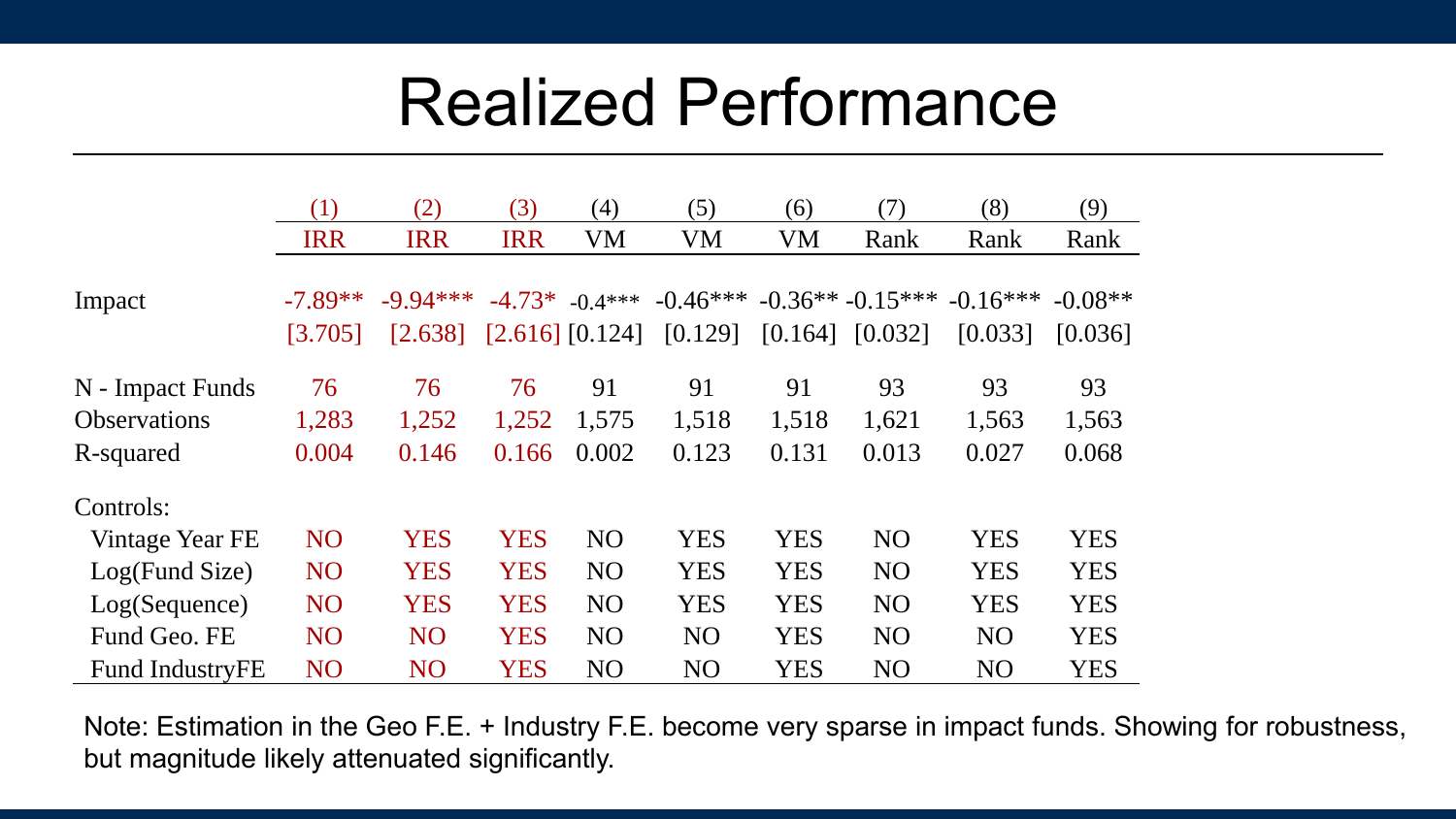### Who has a Willingness-to-pay? Methodology

Idea: Investors have utility over impact and financial returns

- Hedonic pricing = methods to price attributes providing utility
	- Court (1939), Griliches (1961), Rosen (1974), McFadden (1986)
- Cameron/James (1987): Willingness to pay from discrete choice.

 $U^*_{ij} = \mu_i + \beta \mathbb{E} [r_j] + \delta_i \text{IMP}_j + \Gamma' X_{ij} + \varepsilon_{ij}$ 

- $U^*_{ij}$ : random utility of investor *i* from investing in fund *j*
- $\textbf{E}\big[\text{r}_J\big]$  : expected return for fund  $j$
- $\blacksquare$  IMP<sub>j</sub>: dummy = 1 if fund *j* is impact fund
- $\blacktriangleright$   $X_{ij}$ : other factors (prior relationship, size, geo, industry, home bias)

 $U_{ij} = 1$  iff  $U^*_{ij} > 0$  $Logit(U_{ij}) = \mu_i + \beta \mathbb{E}[r_j] + \delta_i \text{IMP}_j + \Gamma' X_{ij} + \varepsilon_{ij}$  $wtp\_imp_i =$  $\overline{\phantom{a}}$  $\partial u$  $\partial$ IMP<sub>j</sub> $\int_i$  $\frac{1}{2}$  $\partial u$  $\partial\mathbb{E}\big[{\rm r}_j$ =  $\partial\mathbb{E}\big[{\rm r}_j$  $\partial$ IMP<sub>j</sub> =  $\delta_i$  $\beta$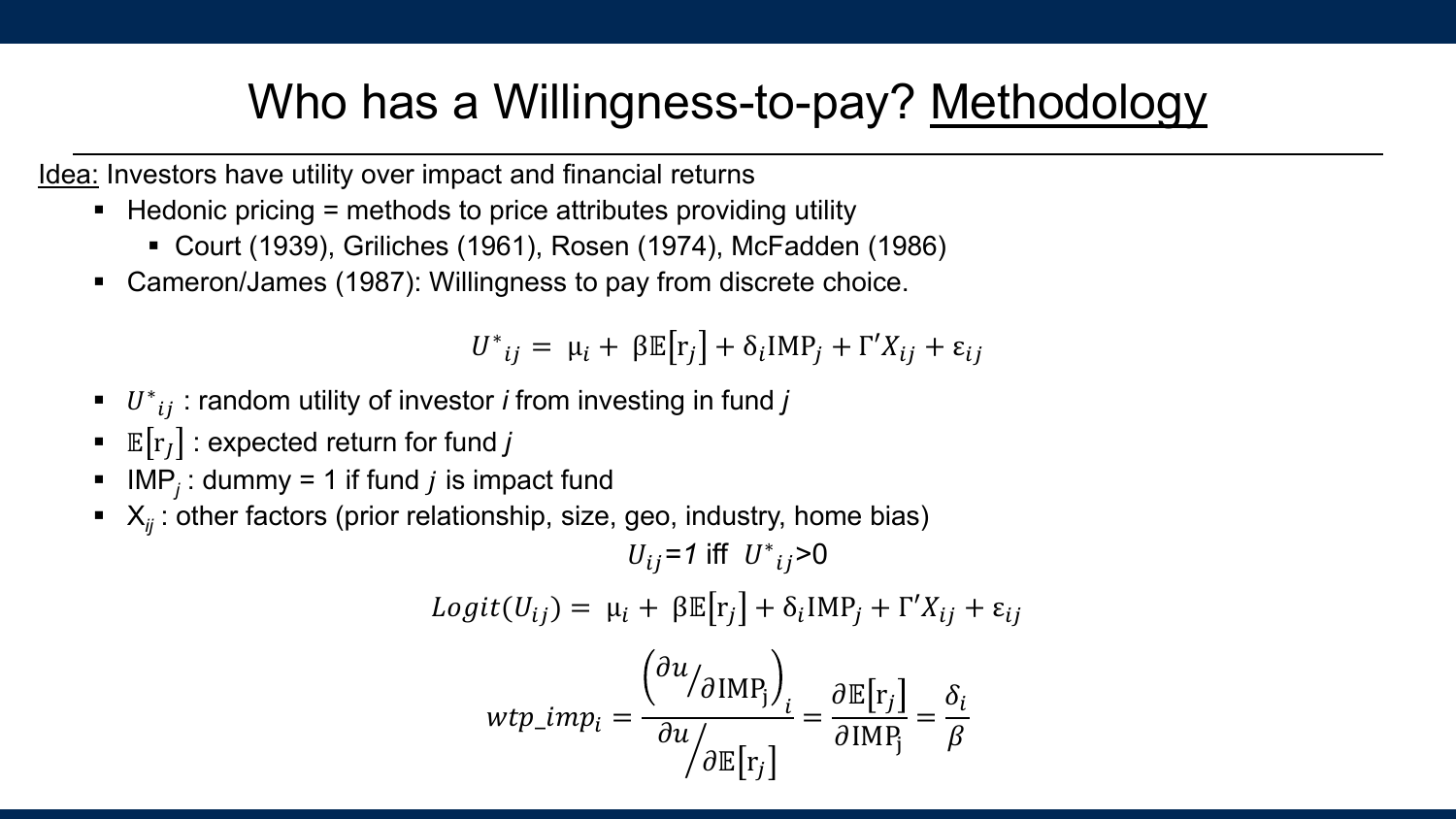### Expected Returns

- Methodology requires a measure of ER by fund with Information Set available to investors at that time
	- Kaplan/Schoar and Korteweg/Sorensen provide frameworks, based on persistence of performance within a VC fund family.

 $R_j = a R_j^{-1} + bMiss_j^{-1} + cFirst_j$  dIMP<sub>j</sub>

 $+eIMP_j * Miss_j^{-1} + fIMP_j * First_j + \varepsilon_j$ 

- Implement rolling by year out of sample
- Jorion(1986) : Out-of-sample forecasts of expected returns generate more dispersion in expected returns than investors would rationally expect ex-ante.
	- Thus, investors would rationally shrink the extreme forecasts toward a global mean expected return.
- We follow shrinkage procedure of Fama and French (1997):
	- Regressing realized fund returns on the forecast of returns and taking prediction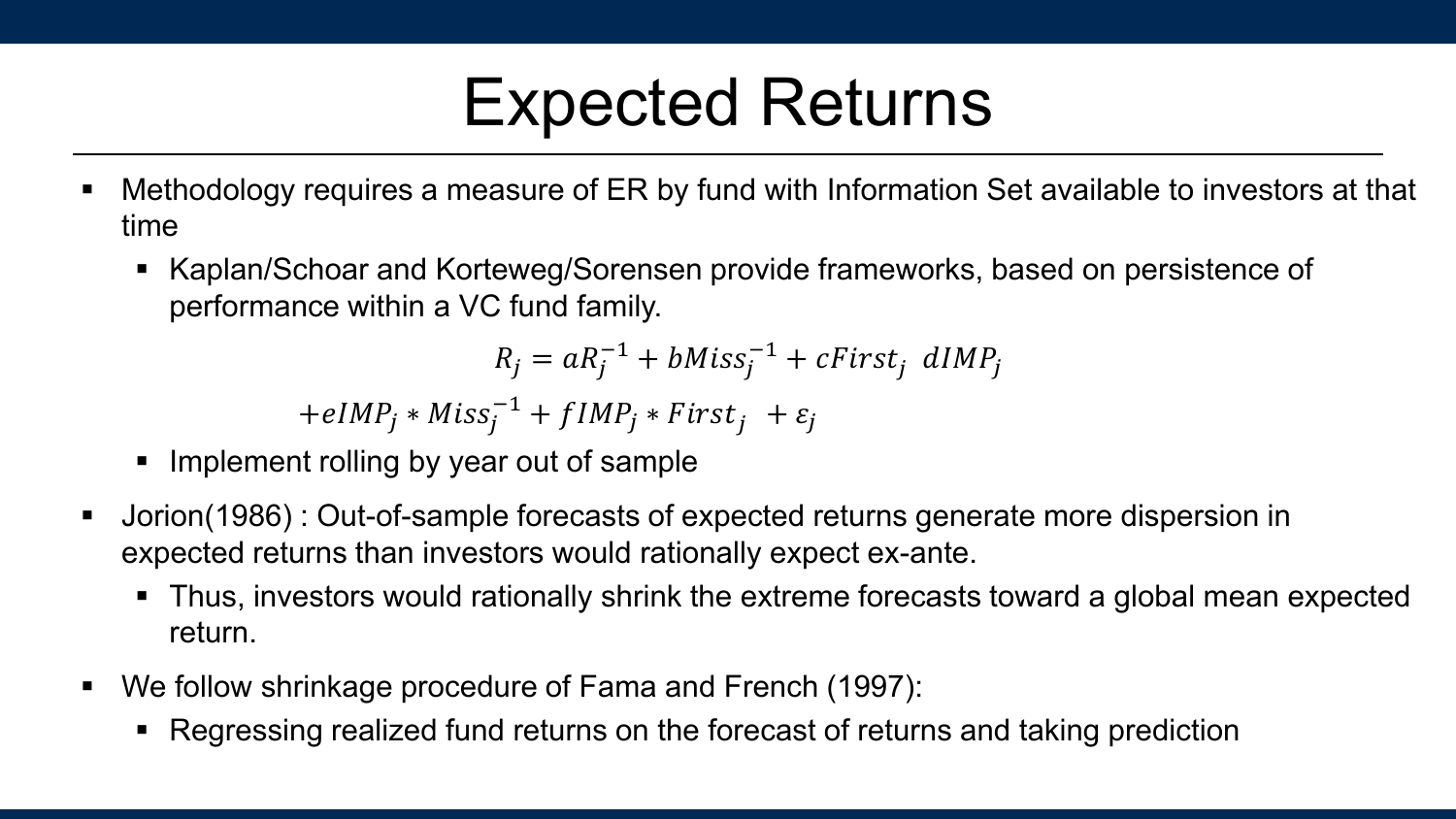### Baseline Results

|                                                  | (1)        | (2)        |
|--------------------------------------------------|------------|------------|
| Panel A: Homogeneous Expected Returns Forecast   |            |            |
| <b>Expected Returns</b>                          | 3.354***   | 3.426***   |
|                                                  | [0.276]    | [0.210]    |
| Impact                                           | $0.591***$ | $0.585***$ |
|                                                  | 10.0599    | [0.0443]   |
| <b>WTP Estimate</b>                              | 0.176      | 0.171      |
| Pseudo R-Squared                                 | 0.261      | 0.237      |
| <b>Observations</b>                              | 3,047,430  | 3,047,430  |
|                                                  |            |            |
| Panel B: Heterogeneous Expected Returns Forecast |            |            |
| <b>Expected Returns</b>                          | 4.655***   | 4.725***   |
|                                                  | [0.225]    | [0.140]    |
| Impact                                           | $0.613***$ | $0.602***$ |
|                                                  | [0.0577]   | [0.0422]   |
| <b>WTP Estimate</b>                              | 0.132      | 0.127      |
| Pseudo R-Squared                                 | $U - U$    | $0.2 - 10$ |
| <b>Observations</b>                              | 3,047,430  | 3,047,430  |
| Model:                                           |            |            |
| Logit with Dynamic LP Invest. Groups             | Yes        |            |
| <b>Conditional Logit Model</b>                   |            | Yes        |
| # F.E. (LP or Dynamic LP Groups)                 | 368        | 3,460      |

Dependent Variable: Investment 0/1 Decision

Sample: All Active LP Investors Looking at All VC Funds of that Vintage

These WTP calculations are in percentile ranks performance.

Moving 18 percentile ranks (e.g., from 41<sup>st</sup> to 59<sup>th</sup> percentile) implies WTP in IRR of 3.7%

Range: 2.5-3.7% in IRR, or 0.13-0.17 in excess PME.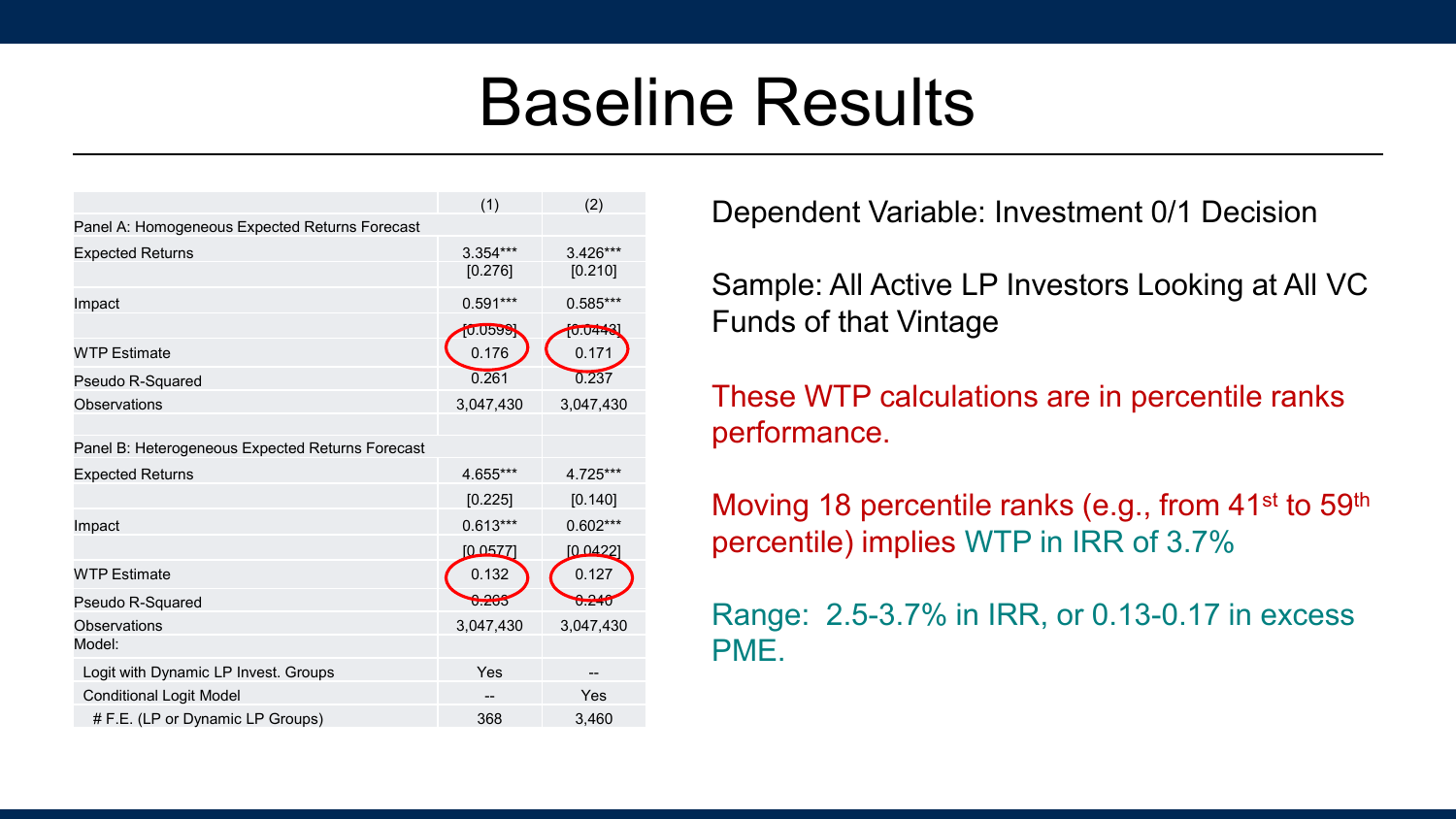### Next Steps

Our agenda is very much about understanding WHO has a WTP.

- WTP by Region
	- Prior Literature evidence suggests Europeans have higher WTP
- WTP by LP Types
	- Ie: Banks vs pensions vs development organizations
- WTP by Attributes of these LP Types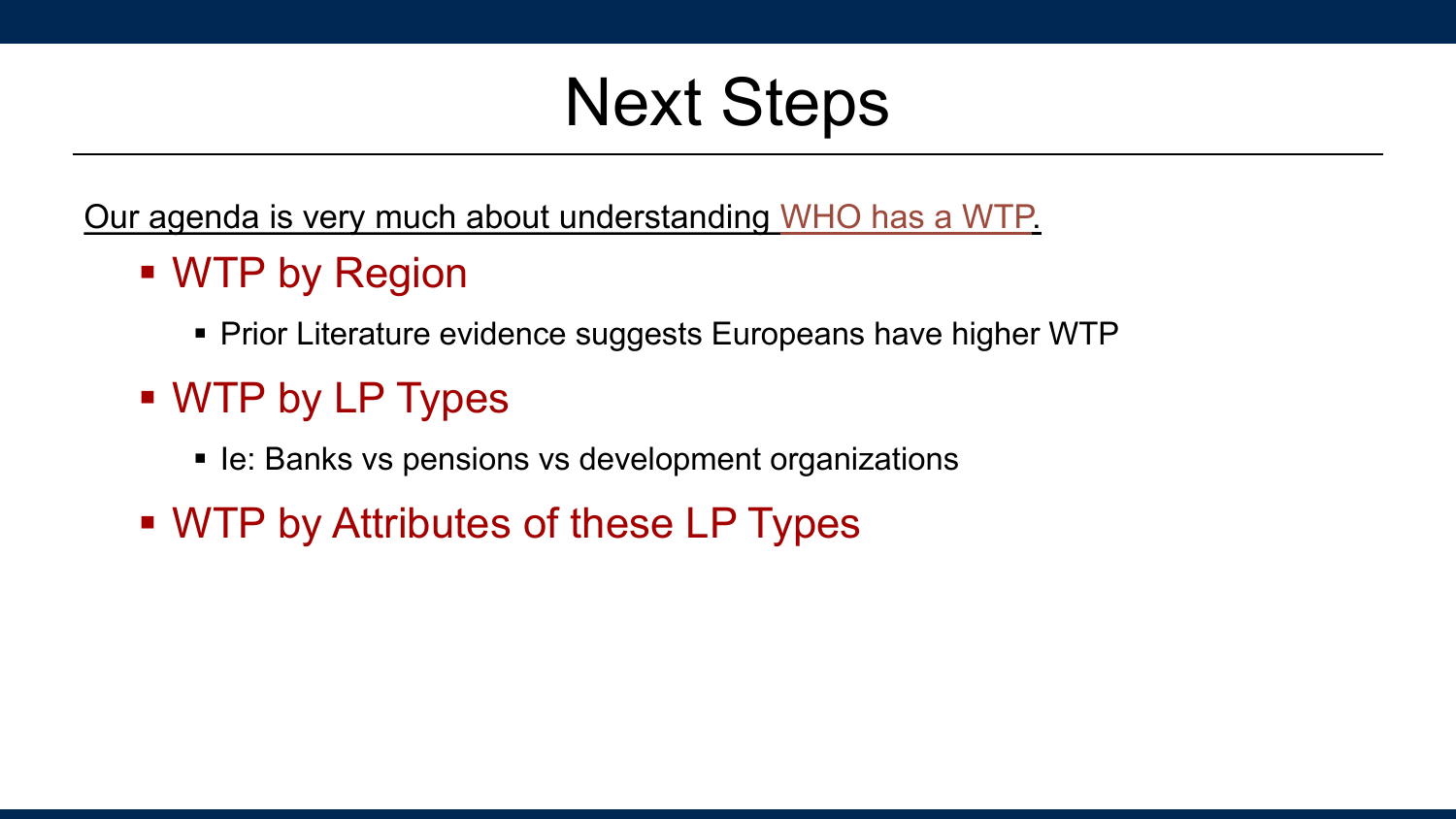# WTP by Region



■ Heterogeneous ER Model ■ Homogeneous ER Model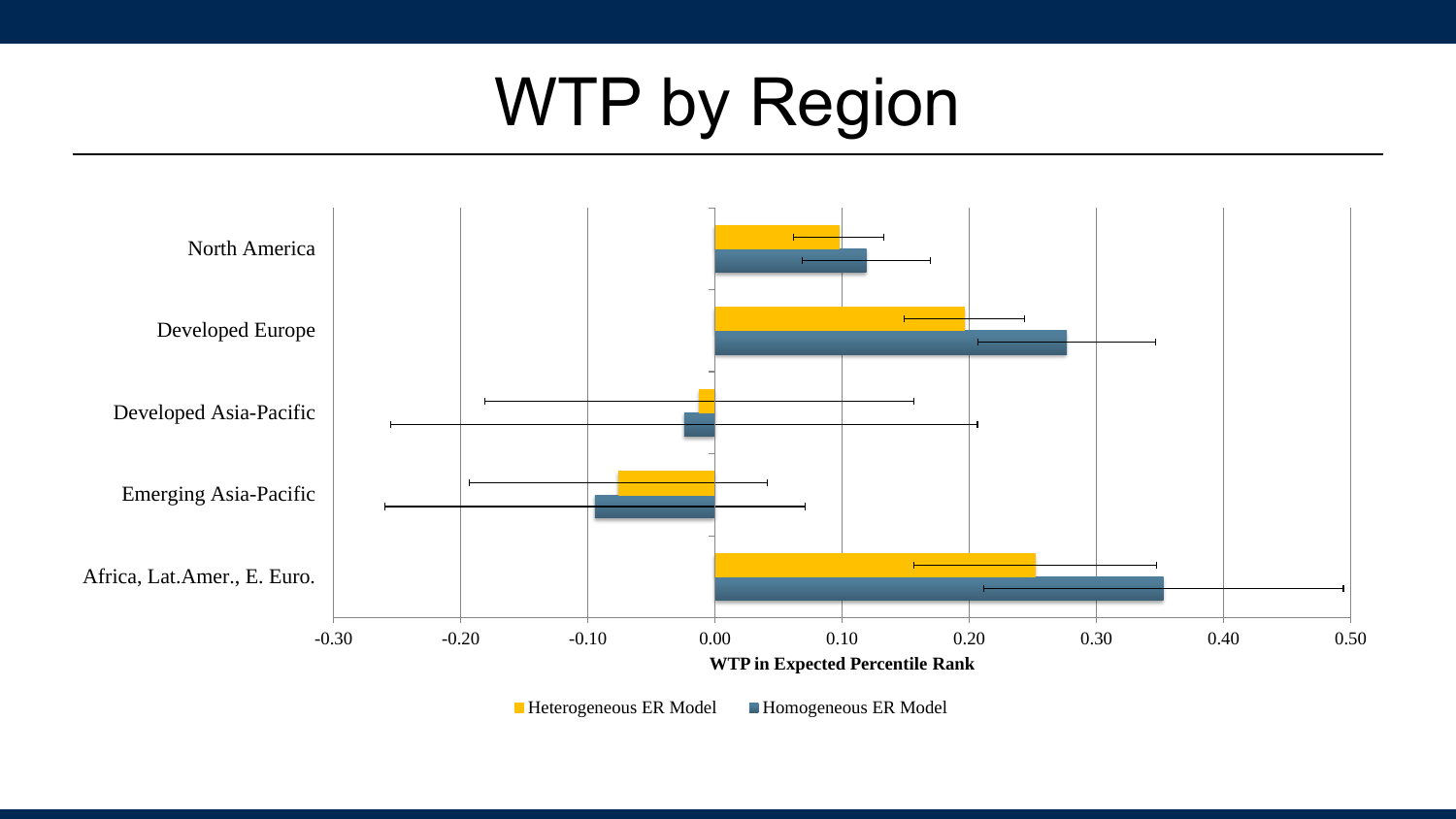# WTP by LP Type



■ Heterogeneous ER Model ■ Homogeneous ER Model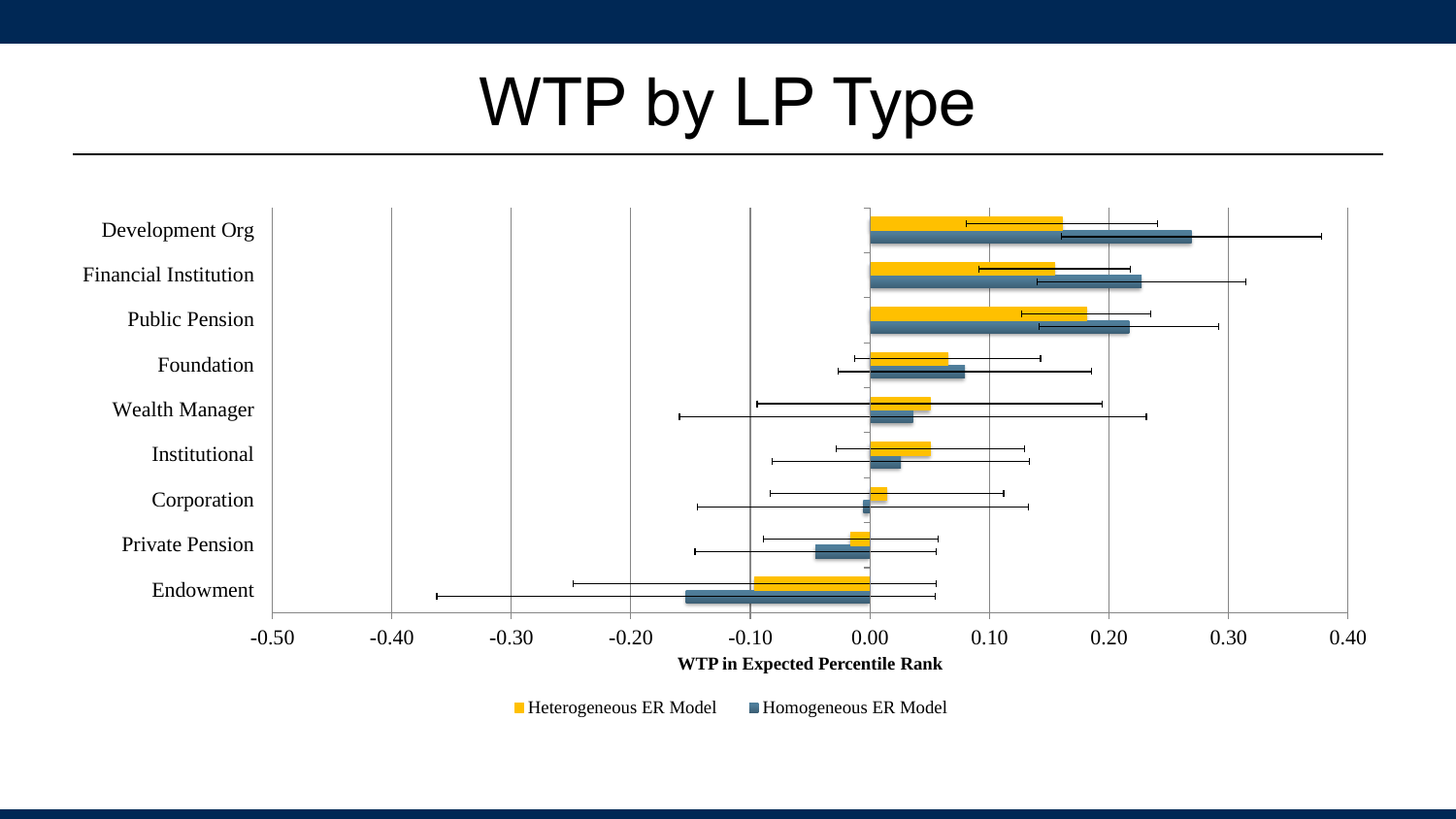#### What attributes explain the WTP for impact?

| <b>Limited Partner</b>               | Consti-        | Interme- | Mission | Pressures for Impact                          | Laws                                  | Charter          |
|--------------------------------------|----------------|----------|---------|-----------------------------------------------|---------------------------------------|------------------|
|                                      | tuent          | diated   |         |                                               | Restricting                           | Restricting      |
| Development Organizations            | Org            |          | yes     |                                               |                                       |                  |
| Foundations                          | Org            | --       | yes     |                                               | <b>UPMIFA</b> and<br>$tax/PRI$ (U.S.) |                  |
| <b>Banks</b>                         | Org            |          | $- -$   | <b>Community Reinvestment</b><br>Act $(U.S.)$ |                                       | yes              |
| Insurance                            | Org            |          | --      | State regulation modeled<br>after CRA (U.S.)  |                                       | yes              |
| Endowments                           | Org            |          |         |                                               | <b>UPMIFA</b><br>(U.S.)               |                  |
| Corporate & Government<br>Portfolios | Org            |          | --      |                                               |                                       | yes              |
| <b>Institutional Asset Managers</b>  | Org            | yes      |         |                                               |                                       | yes              |
| <b>Wealth Managers</b>               | House-<br>hold | yes      | --      |                                               |                                       |                  |
| <b>Private Pensions</b>              | House-<br>hold |          |         |                                               | ERISA (U.S.)                          | yes (non-<br>US) |
| <b>Public Pensions</b>               | House-<br>hold |          | --      | yes<br>Political pressure                     | State &<br><b>National Laws</b>       |                  |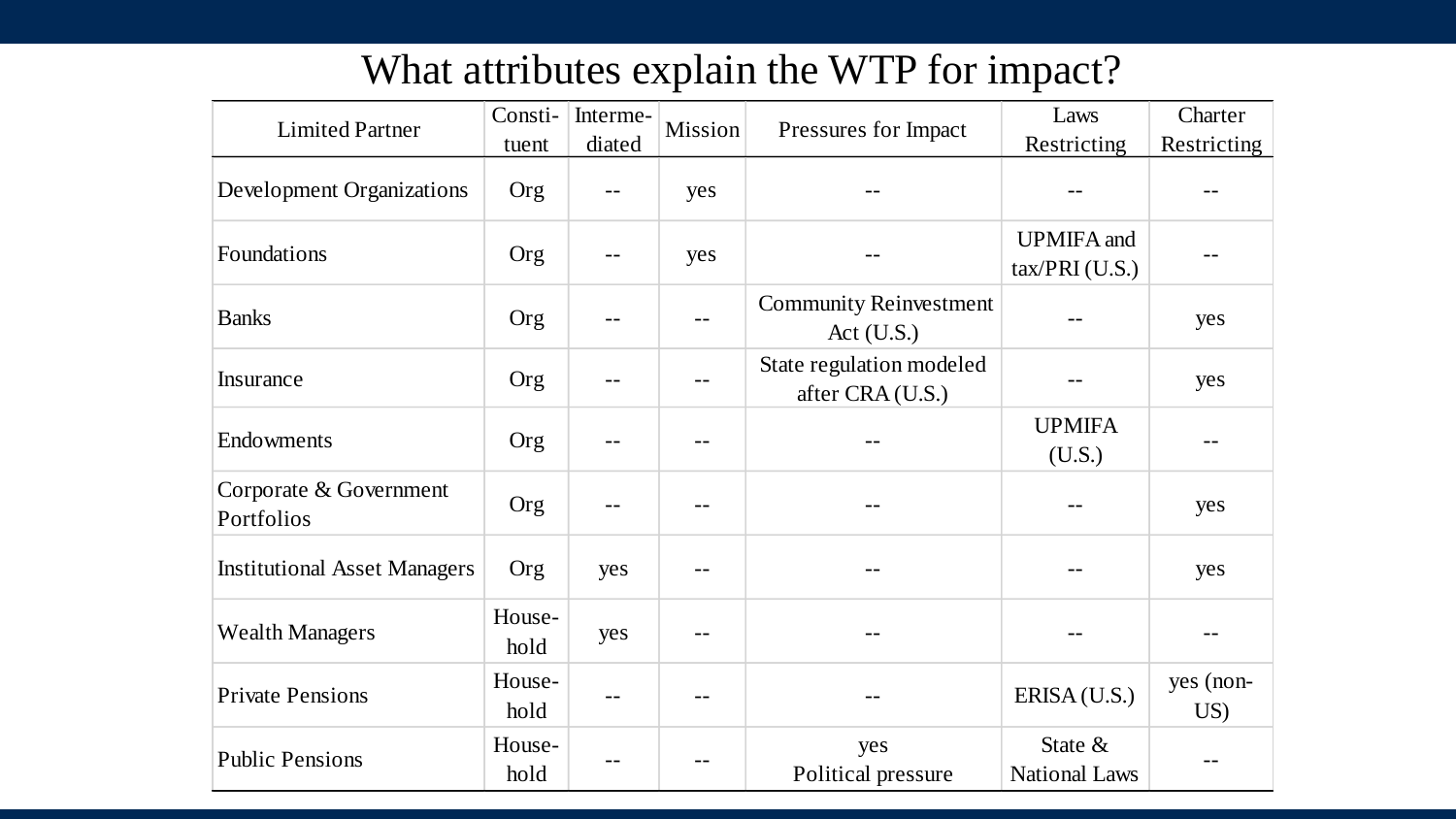## WTP by Investor Attribute



In addition, WTP is + for UNPRI signatories, especially in years after signing.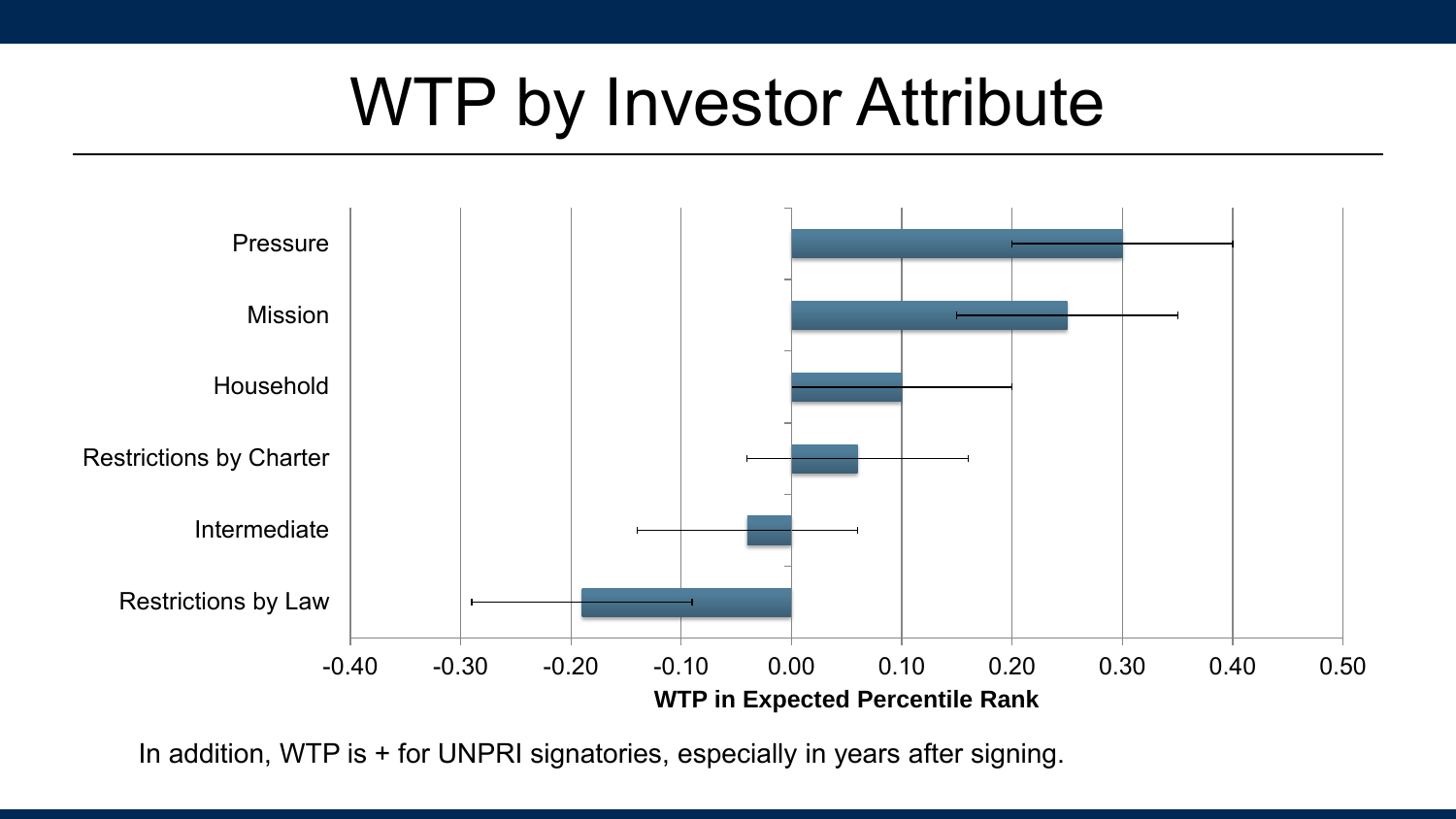## WTP by Impact Category

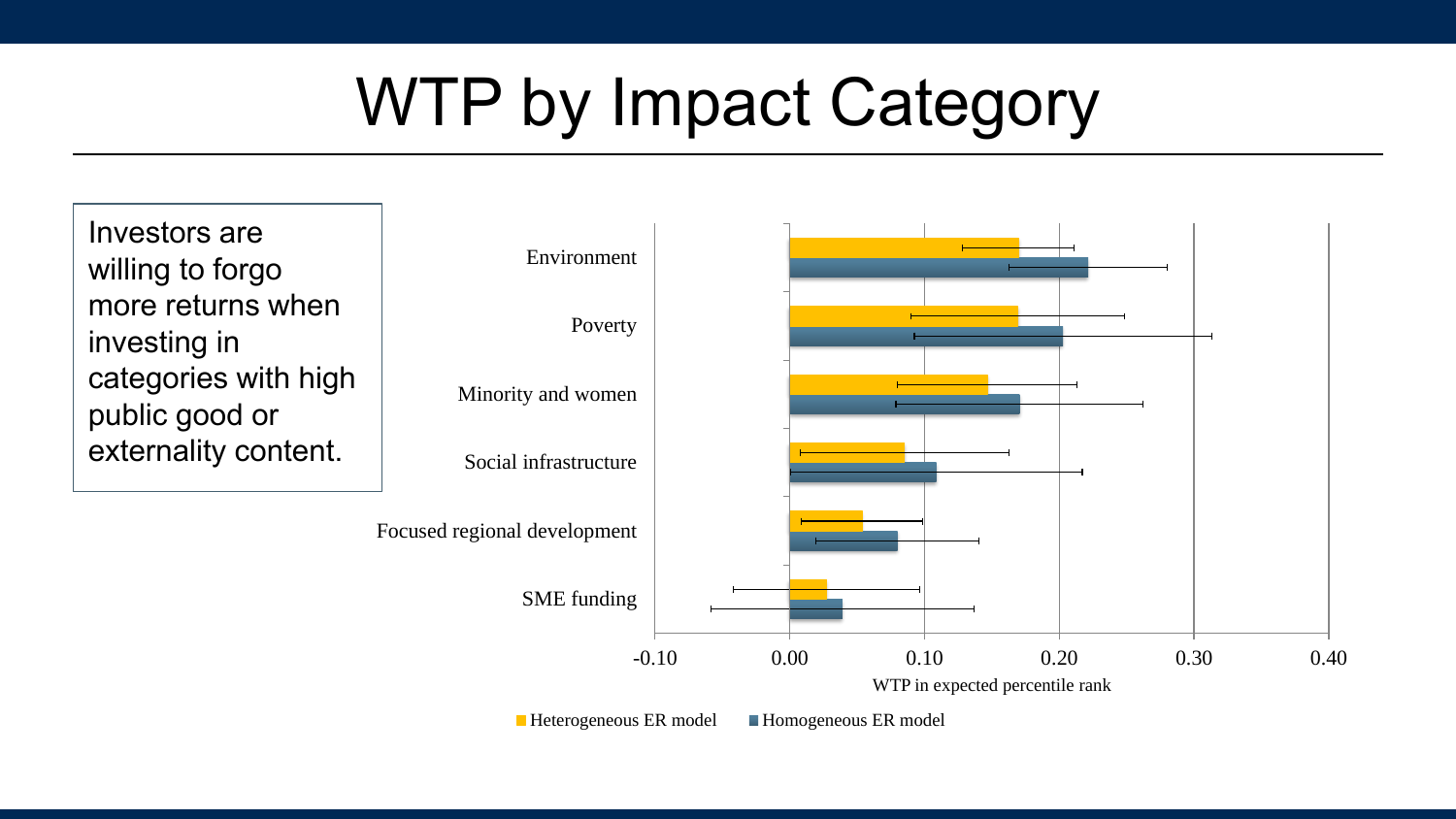## Conclusion

**Goal:** Do social/environmental externalities enter investors' utility functions?

Yes, Investors exhibit a willingness to pay of 2.9-4.2%

**Which investors**: Europeans, Development org, financial institutions, and public pensions

**Why**: Driving WTP: Mission objective, Political and regulatory pressure Hindering WTP: Legal restrictions (e.g. ERISA, UPMIFA)

#### **Some Thoughts & More Research**:

- 1. Reading into "why", regulators matter a lot!
	- We could quantify their aggregate influence in terms of capital tilted away from/toward impact.
	- What is the optimal (whose optimal?) level of regulator tilt as social planner?
- 2. Supply & demand curves:
	- If supply of or demand for investment opportunities increases, what is the clearing WTP?
- 3. Other markets: Is there WTP in public markets?